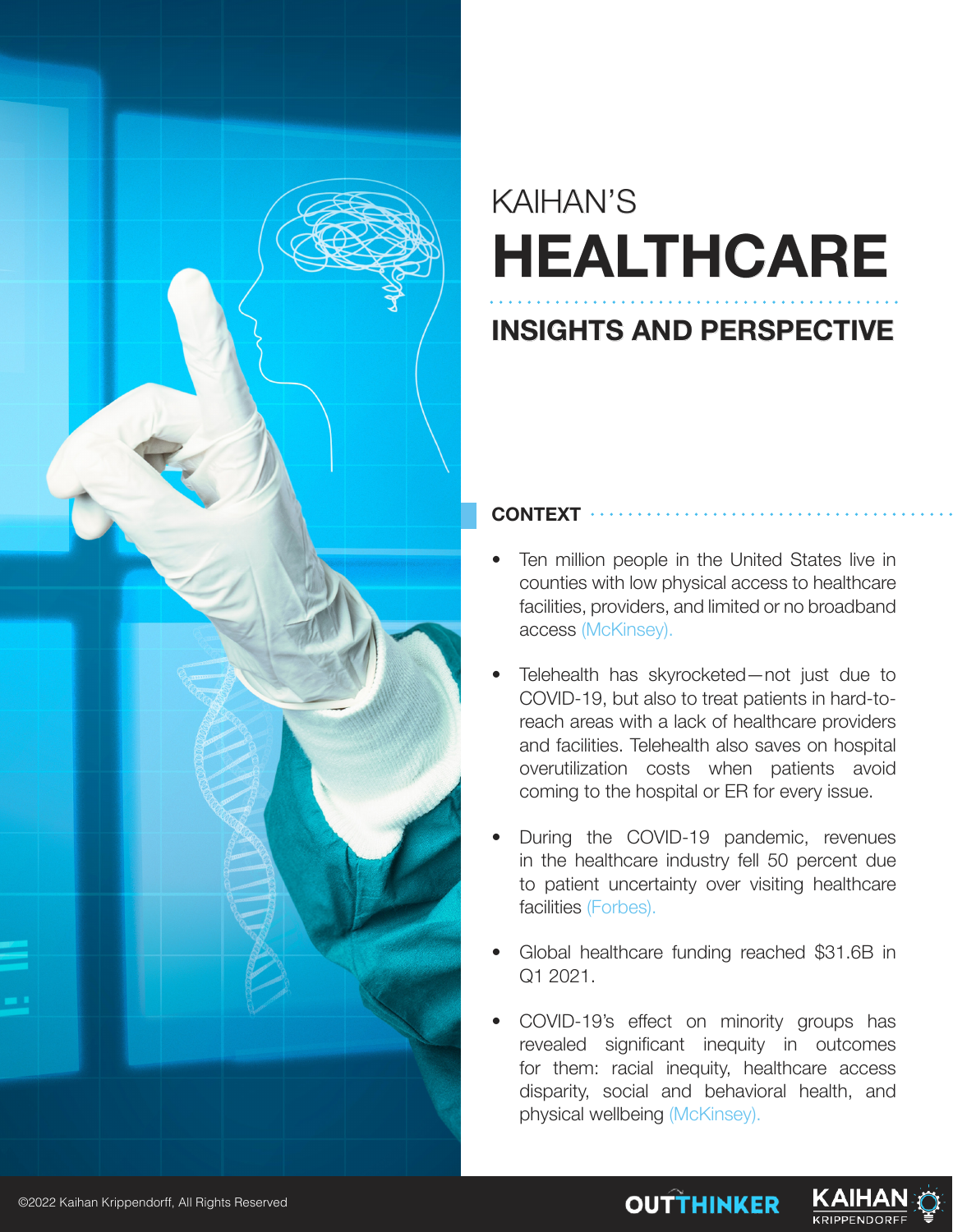#### **TRENDS**

#### **1. Rise of Telehealth**

- It has been estimated that there were over 1 billion virtual care visits during 2020, with 900 million related to COVID-19 (Forrester). As of January 2020, only 24 percent of healthcare organizations had implemented infrastructure for virtual care (Forrester).
- In areas like India and China where there are a limited number of doctors, remote medicine allows for greater density of and access to patients.
- The convenience of having healthcare at our fingertips changed the service model in 2020, leading to the closure of 8 percent of physician practices. But there has been an explosion of telehealth options through companies such as Teladoc and Doctor On Demand (Fast Company). Weeks after the onset of COVID-19, 98 percent of community health centers made shifts to telephonic health services (NACHC). Doctor On Demand, for example, capitalizes on convenience through digital appointments, effectively reducing patient attrition on follow-up appointments (Fast Company).

#### **2. Smart Health**

- While a trusted physician-patient relationship remains the most important factor in consumer healthcare behavior, the rise of health tech, consumer health literacy, electronic medical records, increased consumer healthcare monitoring and other factors have changed the patient care landscape.
- Quality metrics for telehealth and smart health innovation and care are still being developed. Beyond access to care, the quality of care should be benchmarked against in-person care. Factors such as unplanned emergency

room visits, medication adherence, patient satisfaction, and diagnostic accuracy are all crucial factors to consider.

- With the increasing data collection functions of mobile devices come numerous opportunities for HealthTech innovators. App developers have capitalized on smartphones, tablets, and wearables as opportunities to expand healthcare access and health data collection.
- Health apps have an opportunity to improve public health, prevent illness, and strengthen healthcare literacy. ResApp is an application that utilizes a smartphone's microphone to analyze cough sounds to diagnose respiratory diseases. The K Health app applies AI to give users potential diagnoses based on symptoms entered (Fast Company). A research team at the Centre for Eye Research Australia developed an app for tablets that can recognize signs of Alzheimer's through patient eye scans (Fast Company).
- Consumer fitness technology has the potential to dramatically save healthcare costs and prevent chronic disease. Obesity accounts for approximately 21 percent of annual US healthcare spending (National League of Cities). Eighty percent of people are willing to wear fitness technology, and 75 percent of users agree that wearables help them engage in their own health (Business Insider).
- Apple, through its Apple Watch and Health app, tracks and stores data on heart rate, blood oxygen saturation, and sleeping, and provides helpful systems for users to track their nutrition, mobility, and mental health.

**OUTTHINKER** 

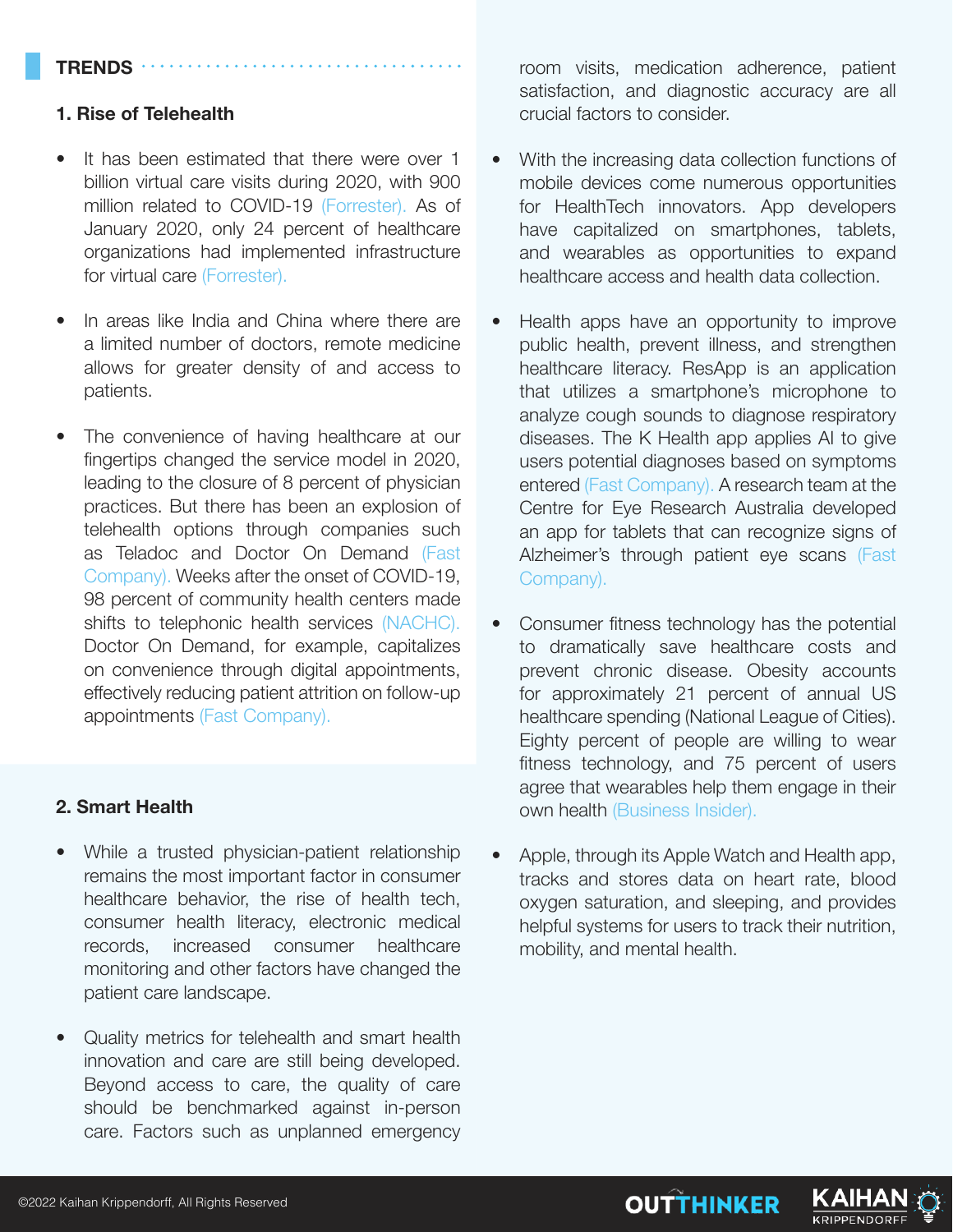#### **3. AI and Automation**

- As of this writing, 44 percent of healthcare professionals have not been involved in the "development or deployment" of AI systems in their organization (McKinsey), but AI is quickly growing within the healthcare industry.
- AI applications are expected to relocate primary care from the hospital to the home, decentralizing primary healthcare access and providing the opportunity for AI-based data gathering, analyzing, and patient monitoring (AHA).
- AI and automation capabilities show promise in reducing time spent on routine administrative tasks, which currently require up to 70 percent of healthcare professionals' availability (McKinsey).
- Partnering AI and automation in the healthcare supply chain is vital for agile production and delivery of care to patients; predictive analytics and delivery optimization are just two areas of strong potential for AI and automation implementation.

**8PS**

| Leverage<br><b>Point</b> | "8Ps" of<br><b>Strategy</b>                                                                        | <b>Opportunity</b><br>for Disruption | <b>Recommended Leverage Points</b>                                                                                                                                                                                                                                                |
|--------------------------|----------------------------------------------------------------------------------------------------|--------------------------------------|-----------------------------------------------------------------------------------------------------------------------------------------------------------------------------------------------------------------------------------------------------------------------------------|
| Position                 | The patients<br>you care for<br>and their<br>needs that you<br>seek to fulfill.                    | 5                                    | What technologies do you control that can help<br>$\bullet$<br>you tap into market segments that you previously<br>thought unreachable?                                                                                                                                           |
|                          |                                                                                                    |                                      | What set of untapped patients do you have the<br>ability to serve?                                                                                                                                                                                                                |
| Product                  | The healthcare<br>products and<br>services you<br>offer.                                           | 3                                    | Is the care you offer personalized to each<br>$\bullet$<br>patient? How can you explore personalization<br>with your care or products?                                                                                                                                            |
| Promotion                | How you<br>connect,<br>communicate,<br>and follow-up<br>with current<br>and potential<br>patients. | 8                                    | What systems do you have in place for<br>$\bullet$<br>personalized communication with current<br>patients?<br>How can you decrease patient attrition with<br>$\bullet$<br>follow-up appointments?<br>How can you make your practice more visible to<br>$\bullet$<br>new patients? |
| Price                    | How patients<br>pay to have<br>access to<br>your care or<br>products.                              | $\overline{7}$                       | How do you seek to understand the cost of care<br>$\bullet$<br>to the patient?<br>Are you exploring patient payment options<br>$\bullet$<br>outside of the conventional methods?<br>Can you document quality of care metrics to<br>$\bullet$<br>support pricing?                  |

**OUTTHINKER**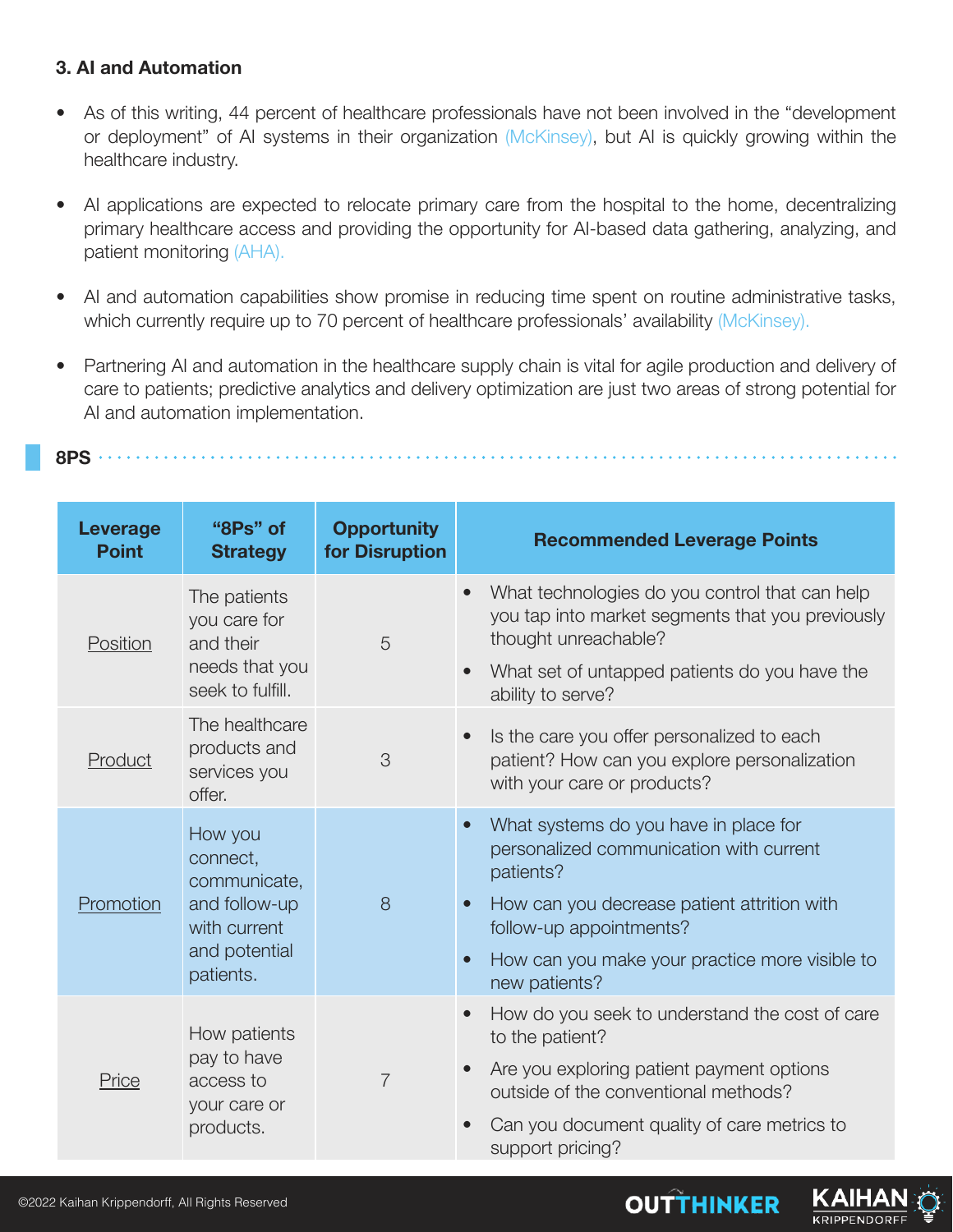| <b>Leverage</b><br><b>Point</b>      | "8Ps" of<br><b>Strategy</b>                                                                                                                                                                | <b>Opportunity</b><br>for Disruption | <b>Recommended Leverage Points</b>                                                                                                                                                                                                                                                                                                                                                                                                                                                                                                                                                                                                                                                                                                                                                             |
|--------------------------------------|--------------------------------------------------------------------------------------------------------------------------------------------------------------------------------------------|--------------------------------------|------------------------------------------------------------------------------------------------------------------------------------------------------------------------------------------------------------------------------------------------------------------------------------------------------------------------------------------------------------------------------------------------------------------------------------------------------------------------------------------------------------------------------------------------------------------------------------------------------------------------------------------------------------------------------------------------------------------------------------------------------------------------------------------------|
| Placement                            | Where and<br>how patients<br>can learn<br>about and<br>receive care.                                                                                                                       | 6                                    | How can you increase your patients' proximity to<br>$\bullet$<br>physical care?<br>Which medical services can you offer remotely<br>$\bullet$<br>and which services need to be provided in<br>person?<br>How can you effectively reach patients in various<br>$\bullet$<br>geographic locations?<br>Do you understand why patients within your<br>$\bullet$<br>market do not seek care, and can you develop a<br>solution?                                                                                                                                                                                                                                                                                                                                                                     |
| <b>Physical</b><br><b>Experience</b> | How and<br>whether<br>your care or<br>products meet<br>the needs and<br>expectations<br>of your<br>patients.                                                                               | 8                                    | How do you track patient satisfaction before,<br>$\bullet$<br>during, and after care?<br>How do you track patient satisfaction?<br>$\bullet$<br>How do you track patient quality outcomes?<br>$\bullet$<br>How do you use patient feedback to continually<br>$\bullet$<br>improve your practice?<br>How can you include the patient more fully in the<br>$\bullet$<br>care process?<br>Does your care process consider the holistic<br>$\bullet$<br>needs of patients?                                                                                                                                                                                                                                                                                                                         |
| <b>Processes</b>                     | How you<br>manage your<br>supply chain.<br>How you<br>store, manage,<br>and apply<br>the data and<br>information of<br>your patients.<br>How you<br>measure<br>success of<br>patient care. | 9                                    | How can you utilize technology such as mobile<br>$\bullet$<br>applications on smartphones and wearables to<br>gather more useful patient data?<br>How can you empower patients to use healthcare<br>$\bullet$<br>technology to improve quality outcomes?<br>How can you adjust your supply chain capabilities<br>$\bullet$<br>to be more agile and flexible to react quickly?<br>How are you pivoting towards telehealth and<br>$\bullet$<br>virtual care?<br>In what aspects of your practice could AI and<br>$\bullet$<br>automation increase productivity and patient<br>satisfaction?<br>Are you leveraging your practice team to provide<br>$\bullet$<br>the essential patient care services that can<br>only be provided in-person, and maximizing<br>technology for all other services? |